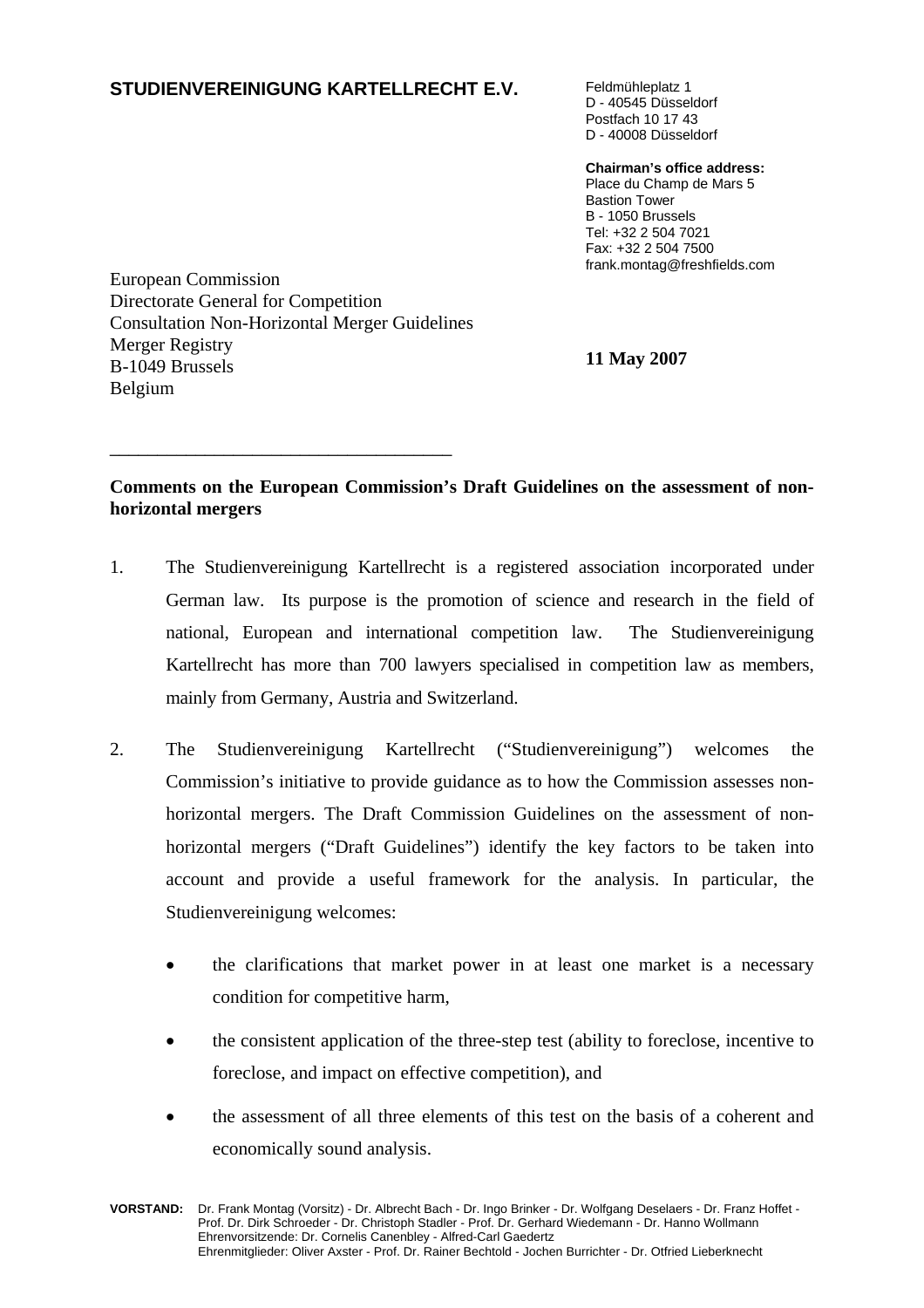3. However, there are a number of issues specified below where we think that the Draft Guidelines can and should be improved to achieve their objective to ensure more predictability and consistency of decisions in this area of enforcement.

# **1. General principle: non-horizontal mergers are unlikely to raise competition concerns unless there are exceptional circumstances**

- 4. The Draft Guidelines acknowledge that non-horizontal mergers are "generally less likely to create competition concerns than horizontal mergers" (para. 11). It is also acknowledged that "conglomerate mergers in the majority of circumstances will not lead to any competition problems" (para. 90).
- 5. These rather vague statements provide very little guidance in practice and do not properly reflect the fundamental differences between horizontal and non-horizontal mergers. First, non-horizontal mergers do not entail any loss of direct competition between the merging firms. Second, non-horizontal mergers typically provide for substantial efficiencies (e.g., elimination of double marginalisation, Cournot effect). Third, competitive harm in non-horizontal mergers normally occurs only indirectly through the merging parties' future conduct post merger, such as a refusal to deal or tying and bundling, and not from the concentration itself.
- 6. Although the Draft Guidelines acknowledge the first and the second difference (paras. 12-14), they refer to the third one only indirectly: "The more immediate and direct the overall anticompetitive effect of a merger, the more likely the Commission is to raise competition concerns" (para. 21). However, in non-horizontal mergers, the anticompetitive effects are typically not "immediate and direct", but depend on the merging parties' conduct post merger. In fact, the Draft Guidelines almost exclusively discuss scenarios where the competitive harm results from such future conduct.
- 7. It was mainly for that reason (normally no immediate change in the conditions of competition) that the Court of First Instance has confirmed that non-horizontal mergers<sup>[1](#page-1-0)</sup>

<span id="page-1-0"></span><sup>1</sup> CFI, case T-5/02, Tetra Laval, at para. 155 (confirmed by ECJ, C-12/03 P, para. 74 et seq.). Although this statement refers to conglomerate mergers, it should, by analogy, apply also to vertical mergers given that the three factors set out above, which distinguish non-horizontal merges from horizontal mergers, typically apply to vertical mergers as well. As to this analogy, see CFI, case T-210/02, General Electric, para. 295.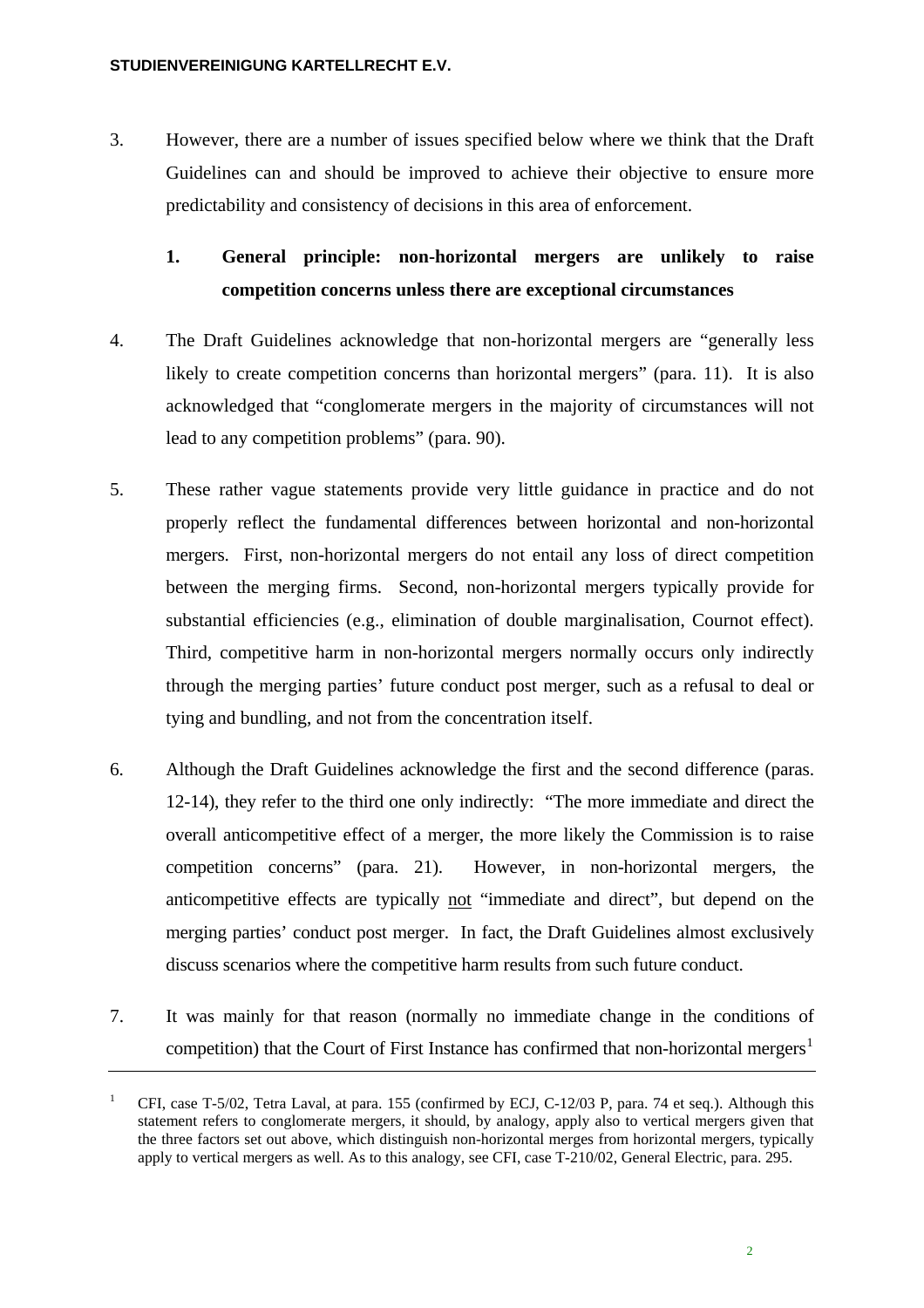are "generally" "neutral or even beneficial", and hence, as a rule, not anticompetitive. We strongly believe that the Draft Guidelines should set out this rule-exception principle, which is also reflected in the ICN Merger Guidelines Workbook (April  $2006)^2$  $2006)^2$ , in clearer terms, for instance as follows:

> "*As a rule*, non-horizontal mergers are unlikely to create competition concerns *unless there are exceptional circumstances*." (para. 11)

> "However, there are *exceptional* circumstances in which non-horizontal merges may significantly impede competition. *Such exceptional circumstances exist where (i) the merged entity has market power in at least one of the markets concerned, and (ii) the merger is likely to* change the ability and incentive *of the merged entity* to compete in ways that cause harm to consumers (*impact on effective competition*)." (para. 15)

### **2. Market power and safe harbour**

- 8. The Studienvereinigung welcomes the clarification in paragraphs 23, 26 and 34 that non-horizontal mergers raise no competition concerns "unless the merged entity has market power in at least one of the markets concerned" ("market power as a necessary condition for competitive harm"). However, the wording in para. 98, pursuant to which "foreclosure is unlikely to give rise to concern if the new entity [...] has no market power in any of the markets concerned", is confusing and should be brought into line with the general principle (no foreclosure without market power).
- 9. The Studienvereinigung welcomes the general concept of a safe harbour in paragraph 25. However, for the determination of the appropriate thresholds, the following elements should be taken into account:
	- Horizontal mergers are presumed to be compatible with the common market where the combined share of the merged entity does not exceed  $25\%$ <sup>[3](#page-2-1)</sup>. Given that non-horizontal mergers are generally less likely to raise competition

<span id="page-2-1"></span><span id="page-2-0"></span> 2 "Conglomerate mergers normally do not harm consumers. However, in rare circumstances, such mergers may raise competition concerns" (H.13). "Vertical mergers […] should rarely be a cause for concern" (H.1).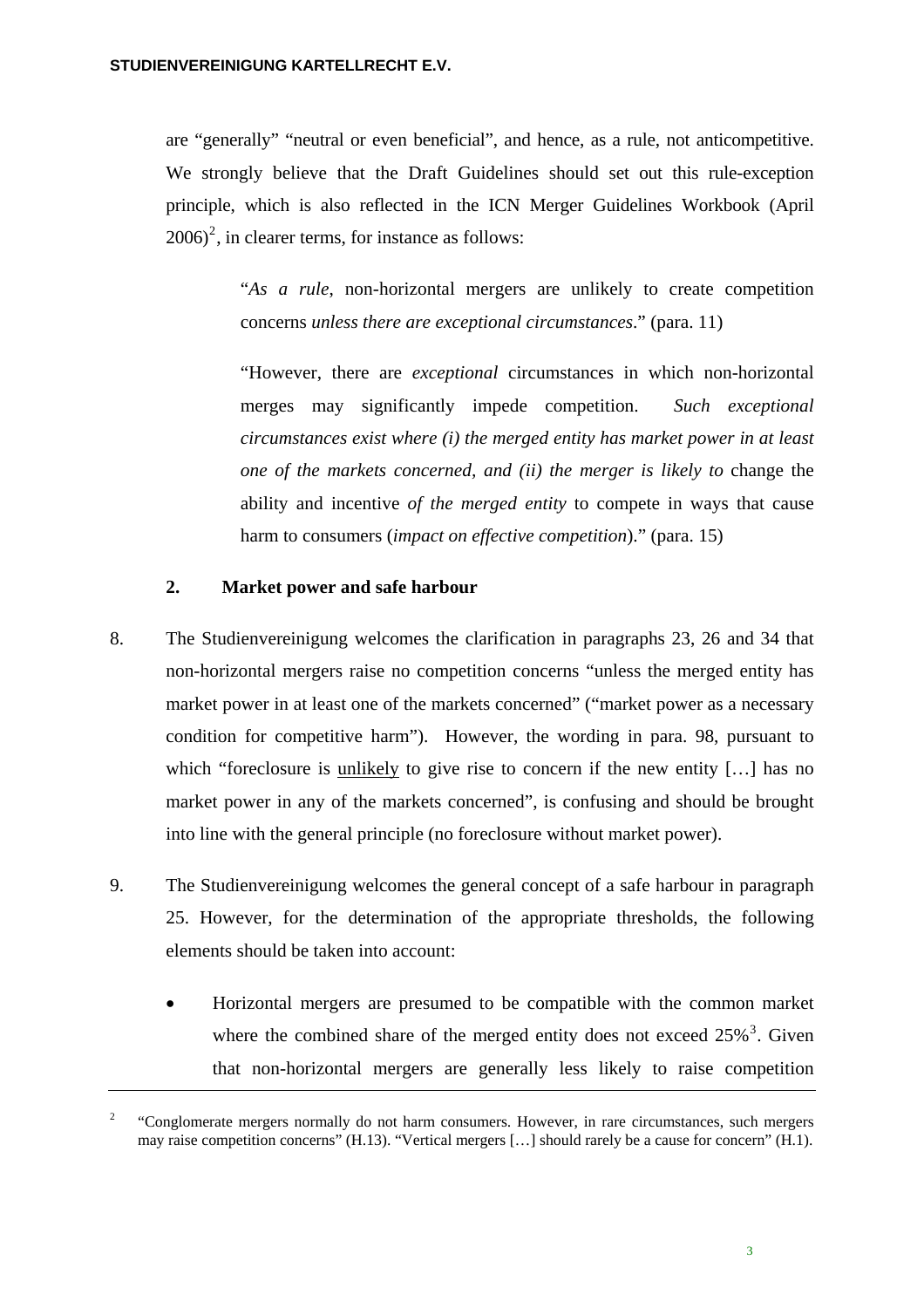concerns, the corresponding threshold for non-horizontal mergers should be substantially higher than 25%. In particular, given the differences between the tests under Article 81 EC and the Merger Control Regulation (SIEC), an "analogy"<sup>[4](#page-3-0)</sup> to the threshold in Regulation No 2790/1999 does not appear appropriate.

- Horizontal mergers with an HHI above 2000 are considered unlikely to raise concerns if the overlap is small (delta below  $150$  $150$  $150$ )<sup>5</sup>. In non-horizontal mergers, there is, by definition, no overlap at all. Therefore, an HHI value appears not or at least less appropriate to be used as an indicator for a safe harbour.
- It is generally accepted that a non-horizontal merger can raise concerns only if the merged entity (i) has market power in at least one market, and (ii) a relatively strong position in a related (downstream, upstream, or neighbouring) market. Without such a strong position on the related market, there is normally no ability or incentive to foreclose in ways that cause harm to consumers.
- 10. On this basis, the Studienvereinigung considers it more appropriate to use an asymmetric (minimum) market share threshold, along the following lines:

"The Commission is unlikely to find concern in non-horizontal mergers unless the market share of the new entity exceeds (i) 40% in one market, and (ii) 30% in any of the related $6$  markets concerned."

In this way, a merger involving shares of e.g. 31% and 2% would (rightly) benefit from the safe harbour, contrary to the proposal in paragraph 25.

 $\frac{1}{3}$ Recital 32 of the Merger Control Regulation; para. 18 of the Guidelines on horizontal mergers.

<span id="page-3-0"></span><sup>4</sup> Footnote 18.

<span id="page-3-1"></span><sup>5</sup> Para. 20 of the Guidelines on horizontal mergers.

<span id="page-3-2"></span><sup>6</sup> In cases where there are no such related markets, a higher market share threshold would appear appropriate.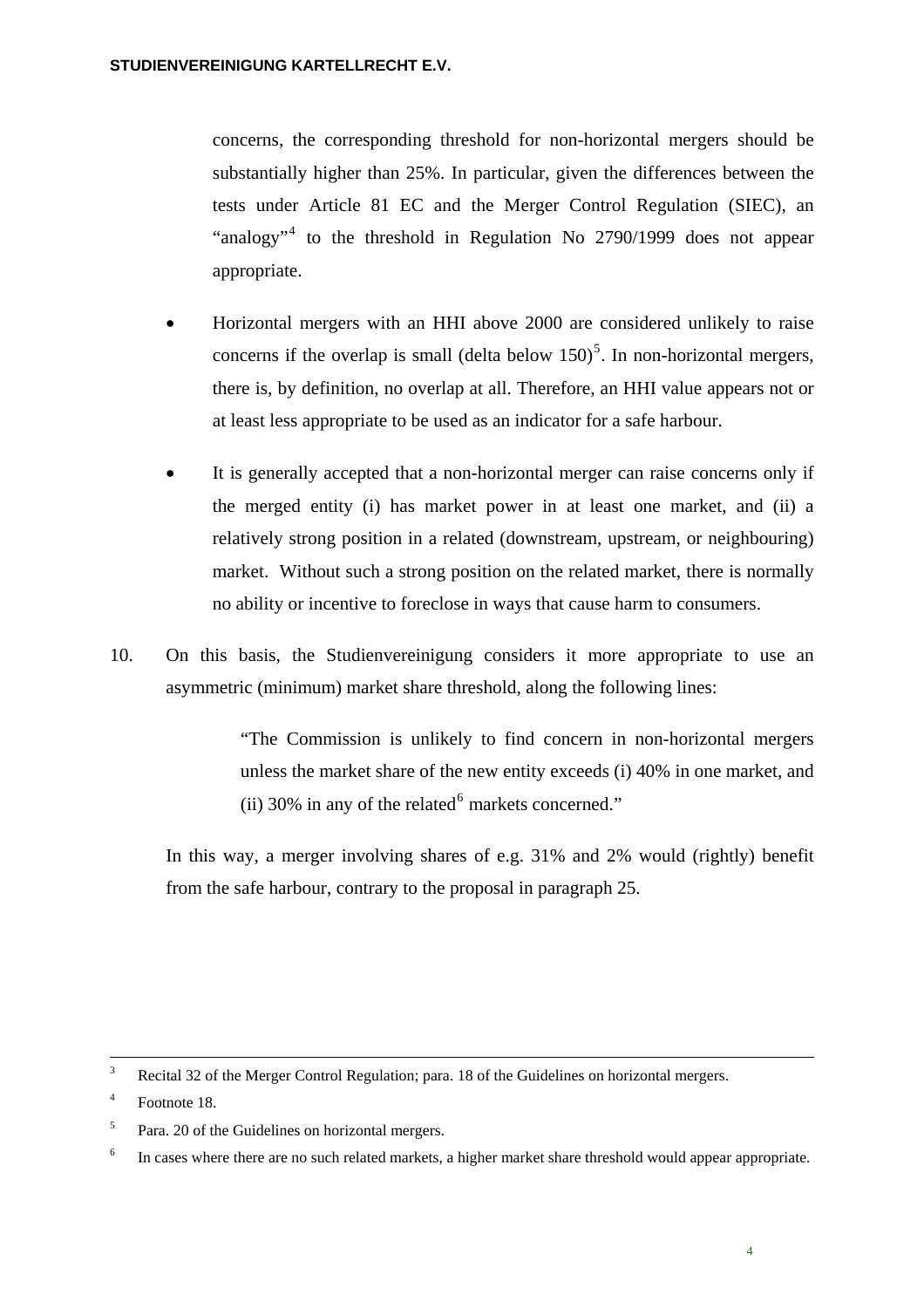#### **3. Burden and standard of proof**

- 11. According to the case law of the CFI and ECJ, when assessing a (non-horizontal) merger, the Commission has to comply with the following principles:
	- The Commission must consider "comprehensively all circumstances which are relevant for assessing the effects of a given concentration"<sup>[7](#page-4-0)</sup>.
	- The Commission can/must block a merger (only) if it is able to show, on the basis of "convincing evidence", that the merger would, "in all likelihood" significantly impede competition in the "relatively near future"<sup>[8](#page-4-1)</sup>.
	- The quality of the evidence to be produced by the Commission is "particularly" important"<sup>[9](#page-4-2)</sup> where the competitive harm depends on the merged entity's behaviour after the merger, as is typically true in non-horizontal mergers.
- 12. The Studienvereinigung believes that these fundamental principles on burden and standard of proof, which are not dealt with at all in the Draft Guidelines, should be properly reflected, for instance in Section II (overview), in order to ensure their consistent application<sup>[10](#page-4-3)</sup>. Moreover, some language even appears to be at odds with these principles and should be amended. More specifically:
	- Paragraph 21 refers to "possible" anticompetitive effects, as opposed to "likely" effects.
	- Pursuant to paragraphs 20, 32, 38 and 66, the Commission "may" consider a number of elements in its competitive assessment, such as the ability of rivals to develop counter-strategies. However, to the extent that such elements are relevant for the assessment of the merger and its competitive effects, they must be considered by the Commission.

<span id="page-4-0"></span> 7 ECJ, case 12/03 P, Tetra Laval, para. 74.

<span id="page-4-1"></span><sup>8</sup> ECJ, case 12/03 P, Tetra Laval, para. 74; CFI case T-210/02, General Electric, paras. 65, 295; CFI, case T-342/99, Airtours, para. 63.

<span id="page-4-2"></span><sup>9</sup> ECJ, case C-12/03 P, Tetra Laval, para. 44; CFI, case T-210/02, General Electric, para. 66.

<span id="page-4-3"></span><sup>&</sup>lt;sup>10</sup> See, for instance, Section H.19 of the ICN Merger Guidelines Workbook (April 2006): "The theory of competitive harm to consumer welfare needs to be substantiated by convincing evidence".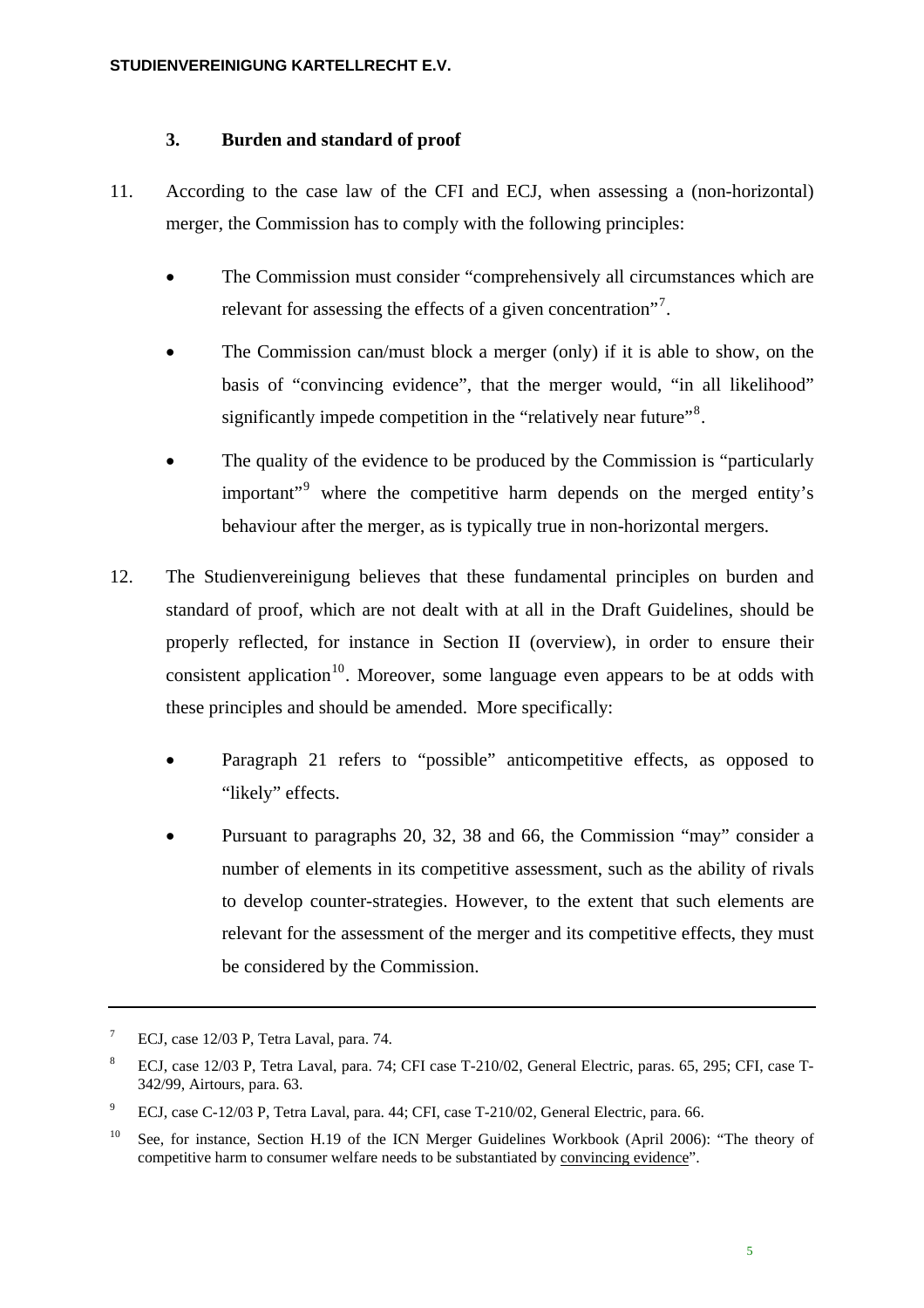#### **4. Competitor foreclosure and Article 82 EC**

13. The Studienvereinigung welcomes the clarification that it is the impact on effective competition that matters (harm to consumers), and not the mere impact on competitors (para. 16). However, the Draft Guidelines remain vague as to the level of competitor foreclosure that does matter to establish consumer harm (e.g. para. 73: "sufficiently large fraction of output is affected"; para. 28: "sufficient that rivals are disadvantaged and consequently led to compete less effectively"; or para 46: "the higher the proportion of rivals which would be foreclosed, the more likely is [competitive harm]"). Although it may be difficult to provide for more specific guidance, there should, in any event, be a consistent approach with Article 82 EC, the deterrent effect of which forms an important element in the analysis (as acknowledged in para. 44). According to the Commission's Discussion Paper on Article 82 EC, only the foreclosure of an "as efficient" competitor would normally be considered a relevant foreclosure needed to establish an abuse<sup>[11](#page-5-0)</sup>. If this test is applied in the framework of an *ex post* review under Article 82 EC, it should also apply in the context of an *ex ante* merger review, i.e. that the foreclosure of competitors "less efficient" than the merged firm should not normally be considered an "anticompetitive foreclosure" within the meaning of paragraph 18 which causes harm to consumers.

#### **5. Efficiencies**

14. Although the Draft Guidelines remarkably say nothing about the evidence the Commission has to produce, it is very explicit about the "sufficient evidence" to be "identified and substantiated" by the parties in relation to efficiencies (e.g. paras. 21, 50, 76, and 113). This mismatch, as well as the unspecified reference in paragraph 51 to the efficiency section in the Guidelines on horizontal mergers, is unfortunate. First, non-horizontal mergers are typically efficiency-enhancing and, in any event, generally more likely to create efficiencies to the benefit of consumers than horizontal mergers. Second, the anticompetitive effects of a non-horizontal merger often have the same source (e.g. bundling) as the pro-competitive benefits of the merger (risk of an "efficiency offence"). Therefore, the Studienvereinigung submits that the strict

<span id="page-5-0"></span><sup>&</sup>lt;sup>11</sup> Paras. 54 et seq., in particular para. 66 of the Discussion Paper on Article 82 (December 2005).